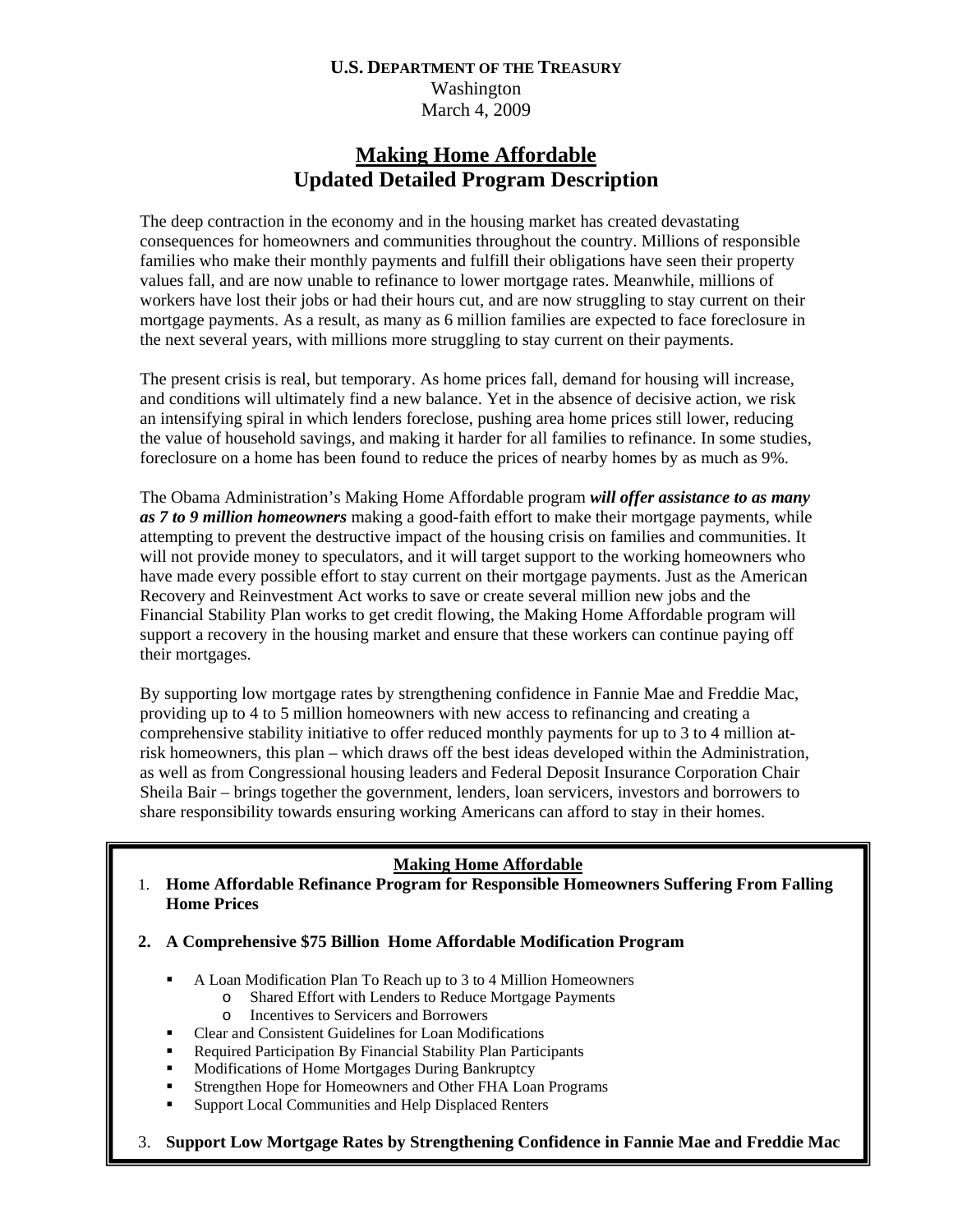## 1. **A Home Affordable Refinance Program to Provide Access to Low-Cost Refinancing for Responsible Homeowners Suffering From Falling Home Prices:**

- *Provide the Opportunity for Up to 4 to 5 Million Responsible Homeowners to Refinance:* Mortgage rates are currently at historically low levels, providing homeowners with the opportunity to reduce their monthly payments by refinancing. But under current rules, most families who owe more than 80% of the value of their homes have a difficult time securing refinancing. (For example, if a borrower's home was worth \$200,000, he or she would have limited refinancing options if he or she owed more than \$160,000.) Yet millions of responsible homeowners who put money down and made their mortgage payments on time have – through no fault of their own – seen the value of their homes drop low enough to make them unable to take advantage of these lower rates. As a result, the Obama Administration's program will provide the opportunity for up to 4 to 5 million responsible homeowners who took out loans owned or guaranteed by Freddie Mac and Fannie Mae (the GSEs) to refinance through the two institutions over time.
- *Reducing Monthly Payments:* For many families, a low-cost refinancing could reduce mortgage payments by thousands of dollars per year. For example, consider a family that took a 30-year fixed rate mortgage of \$207,000 with an interest rate of 6.50% on a house worth \$260,000 at the time. Today, that family has \$200,000 remaining on their mortgage, but the value of that home has fallen 15% to \$221,000 – making them ineligible for today's low interest rates that generally require the borrower to have 20% home equity. Under this refinancing plan, that family could refinance to a rate near 5.16% – reducing their annual payments by over \$2,300.
- **2. A \$75 Billion Home Affordable Modification Program to Prevent Foreclosures and Help Responsible Families Stay in Their Homes:** The Treasury Department, working with the GSEs, FHA, the FDIC and other federal agencies, will undertake a comprehensive multipart strategy to prevent millions of foreclosures and help families stay in their homes. This strategy includes the following five features:
	- *A Home Affordable Modification Program to Reach Up to 3 to 4 Million At-Risk Homeowners*
	- *Clear and Consistent Guidelines for Loan Modifications*
	- *Requiring That Financial Stability Plan Recipients Use Treasury Guidelines for Loan Modifications*
	- *Allowing Judicial Modifications of Home Mortgages During Bankruptcy When A Borrower Has No Other Options*
	- *Requiring Strong Oversight, Reporting and Quarterly Meetings with Treasury, the FDIC, the Federal Reserve and HUD to Monitor Performance*
	- *Strengthening FHA Programs and Providing Support for Local Communities*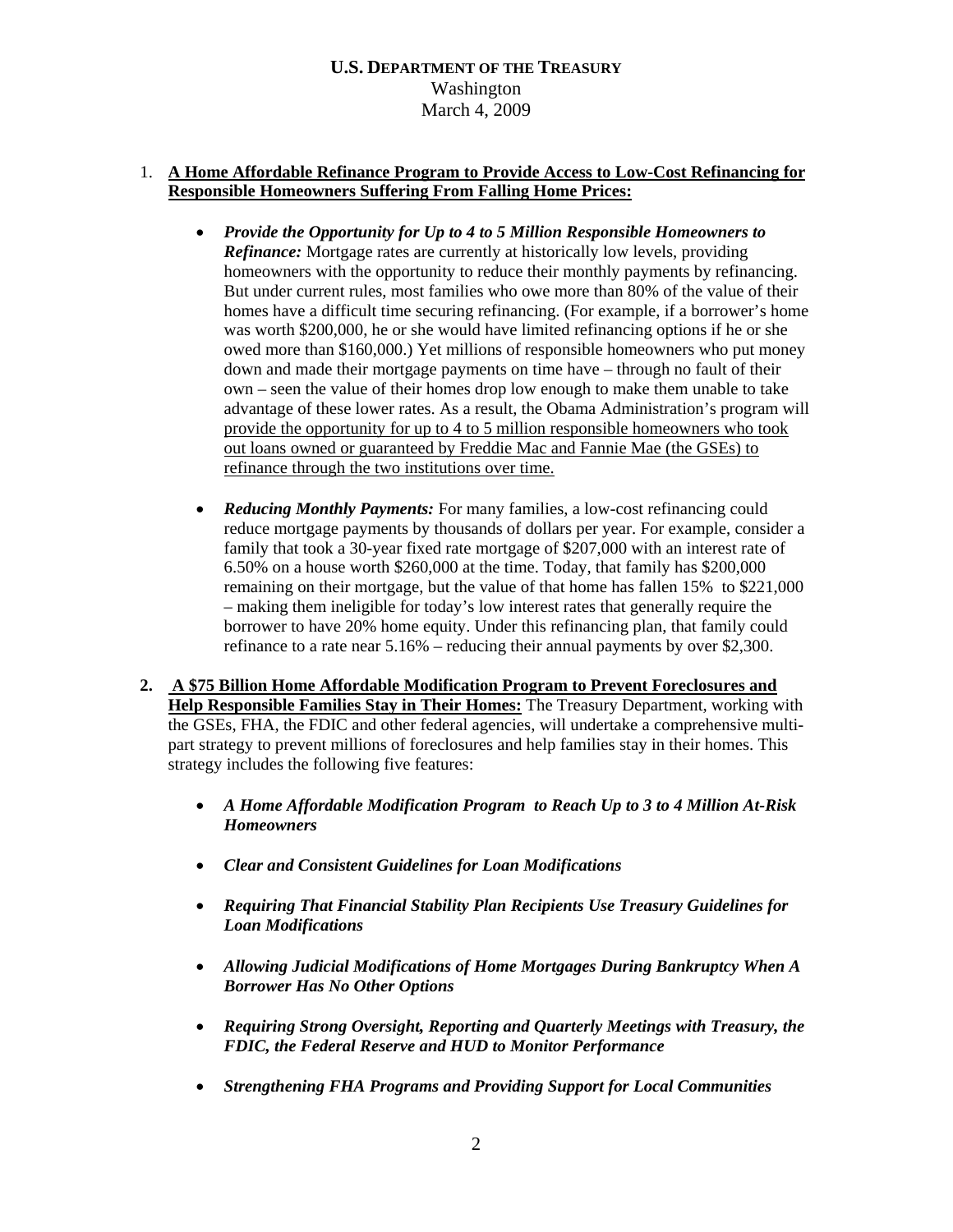A. *A Home Affordable Modification to Reach Up to 3 to 4 Million At-Risk Homeowners:* This program is intended to reach millions of responsible homeowners who are struggling to afford their mortgage payments because of the current recession, yet cannot sell their homes because prices have fallen so significantly. In the current economy, in which 3.6 million jobs have been lost over the past 14 months, millions of hard-working families have seen their mortgage payments rise to 40 or even 50% of their monthly income – particularly if they received subprime and exotic loans with exploding terms and hidden fees. The Home Affordable Modification program operates through a shared partnership to help those who commit to make reasonable monthly mortgage payments to stay in their homes, providing families with security and neighborhoods with stability. This plan will also help to stabilize home prices for homeowners in neighborhoods hardest hit by foreclosures. Based on estimates concerning the relationship between foreclosures and home prices, with the average house in the U.S. valued around \$200,000, **the average homeowner could see his or her home value stabilized against declines in price by as much as \$6,000** relative to what it would otherwise be absent the Home Affordable Modification program.

## *Who the Program Reaches:*

- *Focusing on Homeowners At Risk:* **Homeowners at risk, such as those suffering serious hardships, decreases in income, increases in expenses, payment "shock,"** high combined mortgage debt compared to income, who are "underwater" (with a combined mortgage balance higher than the current market value of the house), or who show other indications of being at risk of default may be eligible for a loan modification. Eligibility for the program will sunset at the end of three years.
- *Reaching Homeowners Before They Have Missed Payments:* Delinquency will not be a requirement for eligibility. Rather, because loan modifications are more likely to succeed if they are made before a borrower misses a payment, modifications for households at risk of imminent default despite being current on their mortgage payments are eligible to participate, in addition to those who have fallen behind.
- **Common Sense Restrictions:** Only owner-occupied homes qualify; no home mortgages larger than the FHFA conforming limit of \$729,750 will be eligible. *This program will focus solely on supporting responsible homeowners willing to make payments to stay in their home – it will not aid speculators or house flippers.*
- *Special Provisions for Families with High Total Debt Levels:* Borrowers with high total debt qualify, but only if they agree to enter HUD-certified consumer debt counseling. Specifically, homeowners with total "back end" debt (which includes not only housing debt, but other debt including car loans and credit card debt) equal to 55% or more of their income will be required to agree to enter a HUD-certified counseling program as a condition for a modification.

### *How the Program Works*

• The Home Affordable Modification program has a simple goal: reduce the amount homeowners owe per month to sustainable levels to stabilize communities. This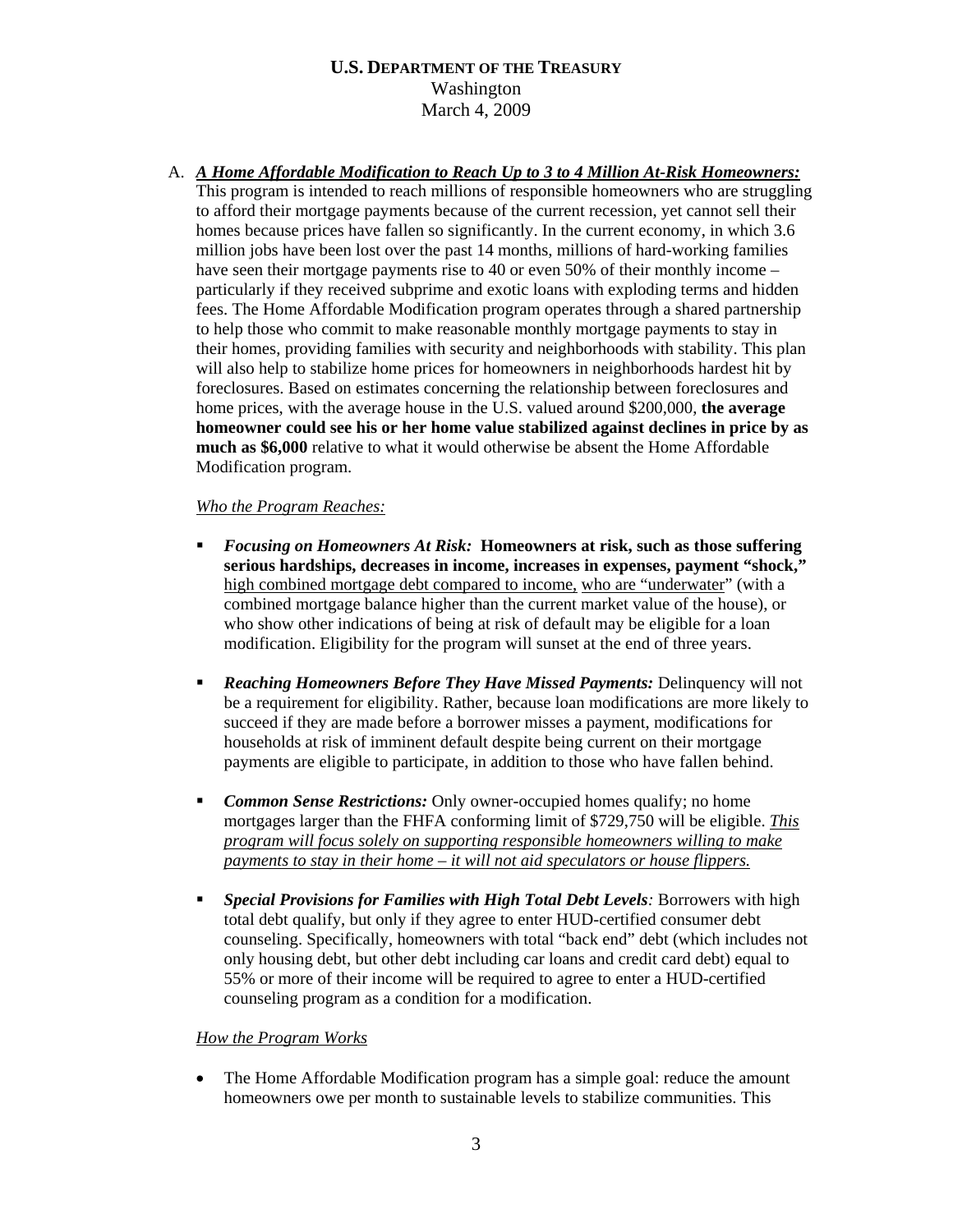program will bring together lenders, investors, servicers, borrowers, and the government, so that **all stakeholders share in the cost** of ensuring that responsible homeowners can afford their monthly mortgage payments – helping to reach up to 3 to 4 million at-risk borrowers in all segments of the mortgage market, reducing foreclosures, and helping to avoid further downward pressures on overall home prices. The program has several key components:

- i. *Shared Effort to Reduce Monthly Payments:* Treasury will partner with financial institutions and investors to reduce homeowners' monthly mortgage payments.
	- The lender will have to first reduce monthly payments on mortgages to a specified affordability level (specifically, the lender must bring down monthly payments so that the borrower's monthly mortgage payment is no greater than 38% of his or her income).
	- Next, the program will match further reductions in monthly payments dollar-for-dollar, from 38% down to 31% debt-to-income ratio for the borrower.
	- To ensure long-term affordability, the modified payments will be kept in place for five years and the loan rate will be capped for the life of the loan. After five years, the interest rate can be gradually stepped-up by 1% per year to the conforming loan survey rate in place at the time of the modification.
	- To reach the target affordability level of 31%, interest payments will first be reduced down to as low as 2%. If at that rate the debt to income level is still over 31%, lenders then extend the term or amortization period up to 40 years, and finally forbear principal at no interest, until the payment is reduced to the 31% target.
	- Treasury will share the costs of reducing the payment from 38% DTI to 31% DTI dollar for dollar.
	- *Note: Lenders can also bring down monthly payments to these affordability targets through reducing the amount of mortgage principal. The program will provide a partial share of the costs of this principal reduction*, *up to the amount the lender would have received for an interest rate reduction as long as the lender reaches the target rate of affordability at 31% debt-to-income.*

### ii. *"Pay for Success" Incentives to Servicers***:**

Servicers will receive an up-front fee of \$1,000 for each eligible modification meeting guidelines established under this initiative. Servicers will also receive "pay for success" fees –as long as the borrower is successful at staying in the program – of \$1,000 each year for three years, subject to a *de minimis* threshold.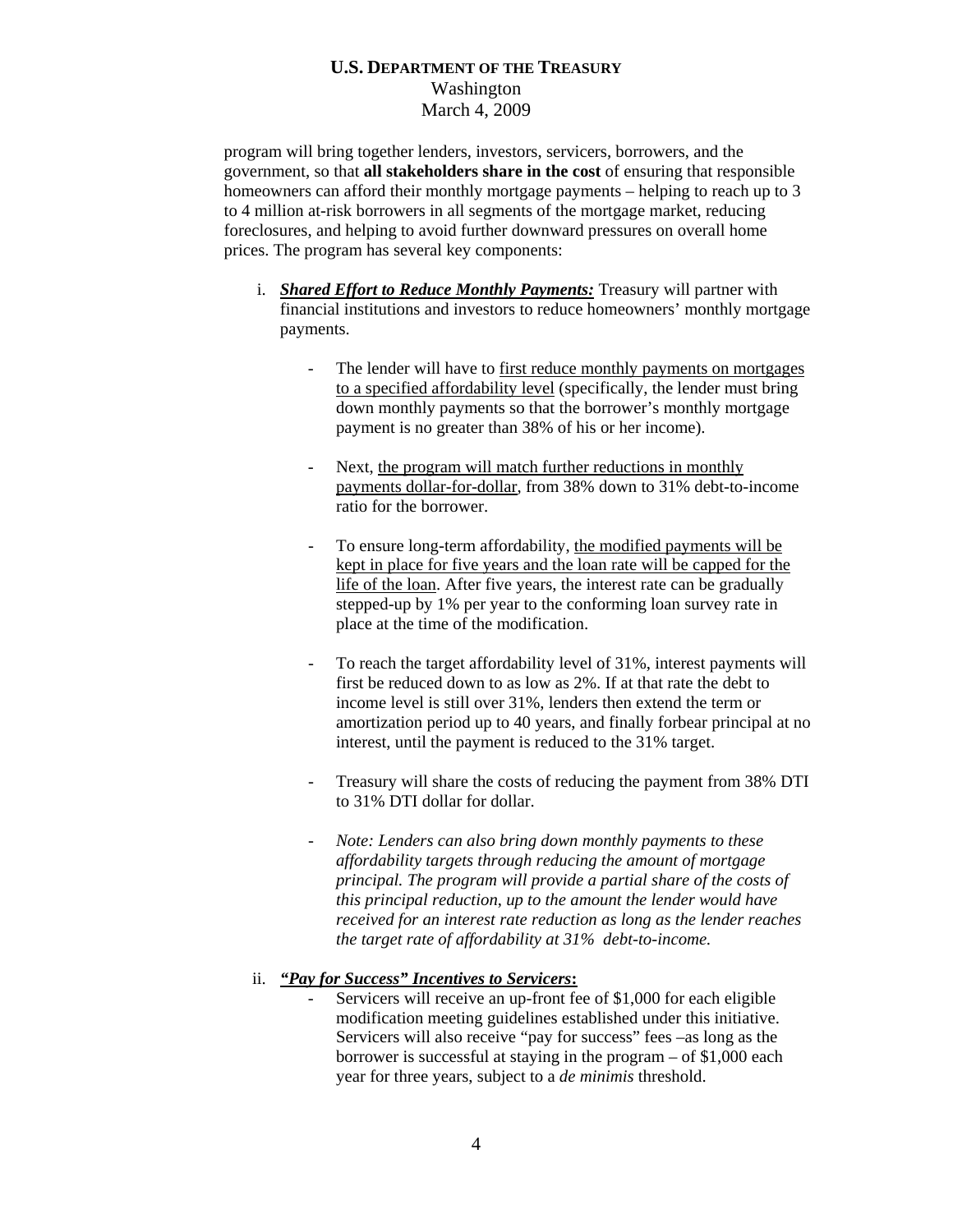- Servicers will get similar incentives if they modify FHA, VA, or Agriculture Department loans, or refinance loans according to the Hope for Homeowners or similar FHA programs.

#### iii. *Responsible Modification Incentives:*

 $\setminus$ 

- Because loan modifications are more likely to succeed if they are made before a borrower misses a payment, the plan will include an incentive payment of \$1,500 to mortgage holders and \$500 for servicers for modifications made while a borrower at risk of imminent default is still current on their payments.
- The servicer portion of this incentive will also be available for modifications of FHA, VA, or Agriculture Department loans, or refinance loans under the Hope for Homeowners or similar FHA programs.
- iv. *Incentives to Help Borrowers Stay Current***:** To provide an extra incentive for borrowers to keep paying on time under the modified loan, the initiative will provide a monthly pay for performance success payment that goes straight towards reducing the principal balance on the mortgage loan.
	- As long as the borrower stays current on his or her payments, he or she can get up to \$1,000 each year for five years, subject to a *de minimis* threshold.
	- As with the servicer incentives, these borrower incentives are also available for modifications of FHA, VA, or Agriculture Department loans, or refinance loans under the Hope for Homeowners or similar FHA programs.
- v. *Home Price Decline Payments:* To encourage the modification of more mortgages and enable more families to keep their homes, the Administration -- together with the FDIC -- has developed an innovative payment that provides compensation that can partially offset losses from failed modification when home prices decline, but is structured as a simple cash payment on every eligible loan. The Treasury Department will make payments totaling up to \$10 billion to discourage lenders, servicers and investors from opting to foreclose on mortgages that could be viable now out of fear that home prices will fall even further later on. This initiative provides servicers with the security to undertake more mortgage modifications by assuring that if home price declines continue to occur or worsen, investor losses are partially offset. Holders of mortgages modified under the program would be provided with an additional payment on each modified loan, linked to declines in the home price index.
- vi. *Second Liens:* While eligible loan modifications will not require any participation by second lien holders, the program will include additional incentives to extinguish second liens on loans modified under the program, in order to reduce the overall indebtedness of the borrower and improve loan performance. Servicers will be eligible to receive compensation when they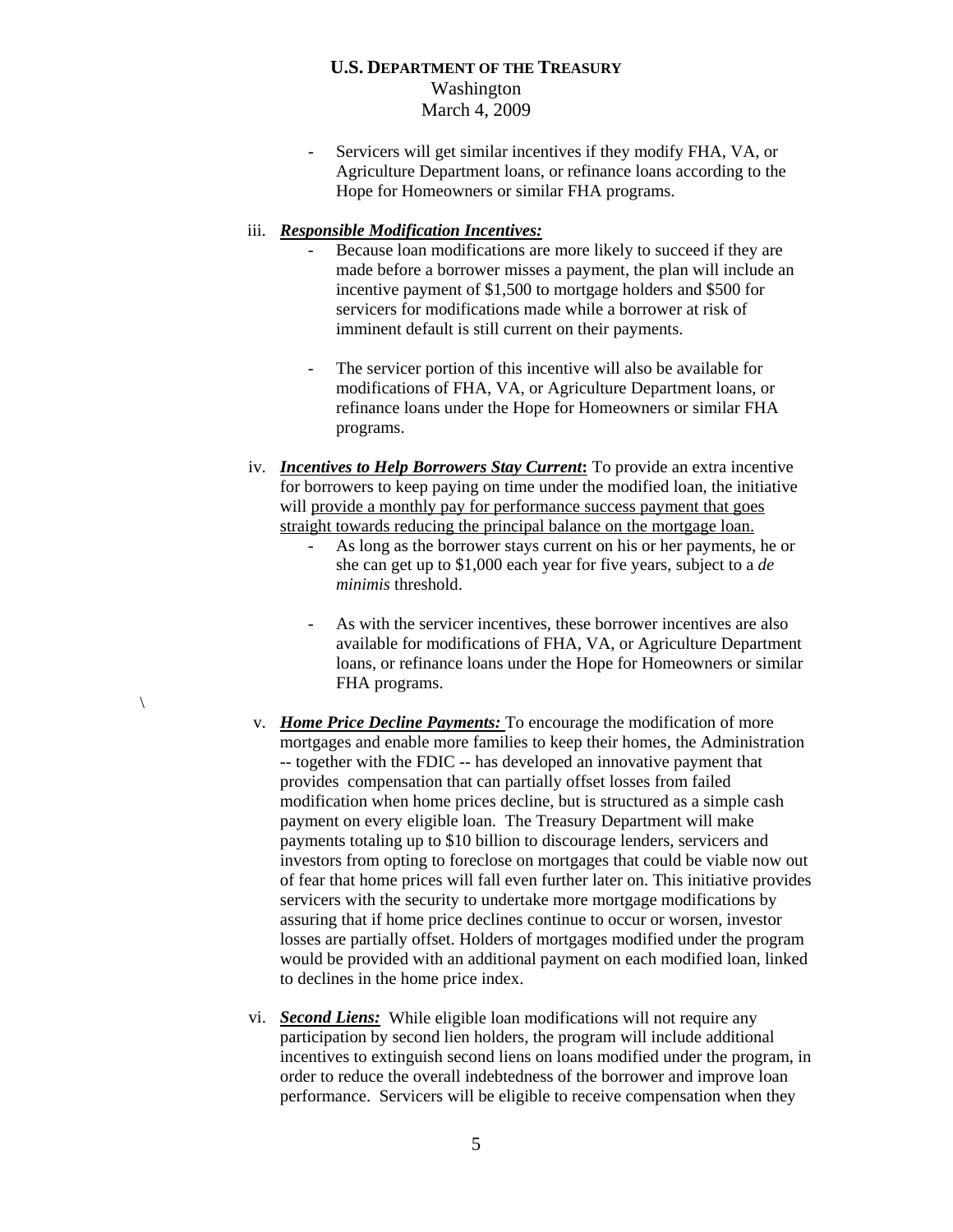contact second lien holders and extinguish valid junior liens (according to a schedule to be specified by the Treasury Department, depending in part on combined loan to value). Servicers will be reimbursed for the release according to the specified schedule, and will also receive an extra \$250 for obtaining a release of a valid second lien.

### *How It Will Be Effective*

- **Protecting Taxpayers and Communities:** To protect taxpayers, the Home Affordable Modification programwill focus on sound modifications. No payments will be made unless the modification lasts for at least three months, and all the payments are designed around the principal of "pay for success." Borrowers, servicers and lenders/investors all have aligned incentives under the program to get successful modifications at an affordable and sustainable level.
- *Counseling and Outreach to Maximize Participation:* Under the plan, the Department of Housing and Urban Development will also make available funding for non-profit counseling agencies to improve outreach and communications, especially to disadvantaged communities and those hardest-hit by foreclosures and vacancies. Borrowers with high debt-to-income levels must agree to use counseling services.
- *Creating Proper Oversight and Tracking Data to Ensure Program Success:* Fannie Mae and Freddie Mac will be responsible – subject to Treasury's oversight and the Federal Housing Finance Agency's conservatorship – for monitoring compliance by servicers with the program. Every servicer participating in the program will be required to report standardized loan-level data on modifications, borrower and property characteristics, and outcomes. The data will be pooled so the government and private sector can measure success and make changes where needed. Treasury will meet quarterly with the FDIC, the Federal Reserve, the Department of Housing and Urban Development and the Federal Housing Finance Agency to ensure that the program is on track to meeting its goals.
- *Limiting the Impact of Foreclosure When Modification Doesn't Work:* Servicers will receive incentives to take alternatives to foreclosures, like short sales or taking of deeds in lieu of foreclosure. For those borrowers unable to maintain homeownership, even under the affordable terms offered, the plan will provide incentives to encourage families and servicers to avoid the costly foreclosure process and minimize the damage that foreclosure imposes on financial institutions, borrowers and communities alike. Servicers will be eligible for a payment of \$500 and can make reimbursable payments up to \$1000 to extinguish other liens, and borrowers are eligible for a payment of \$1500 in relocation expenses in order to effectuate short sales and deeds-in-lieu of foreclosure. Such methods reduce vacancy, neighborhood decline, and overall costs for financial institutions, borrowers, and affected communities alike.
- Treasury will also work with the GSEs to provide data on foreclosed properties to streamline the process of selling or redeveloping them, thereby ensuring that they do not remain vacant and unsold.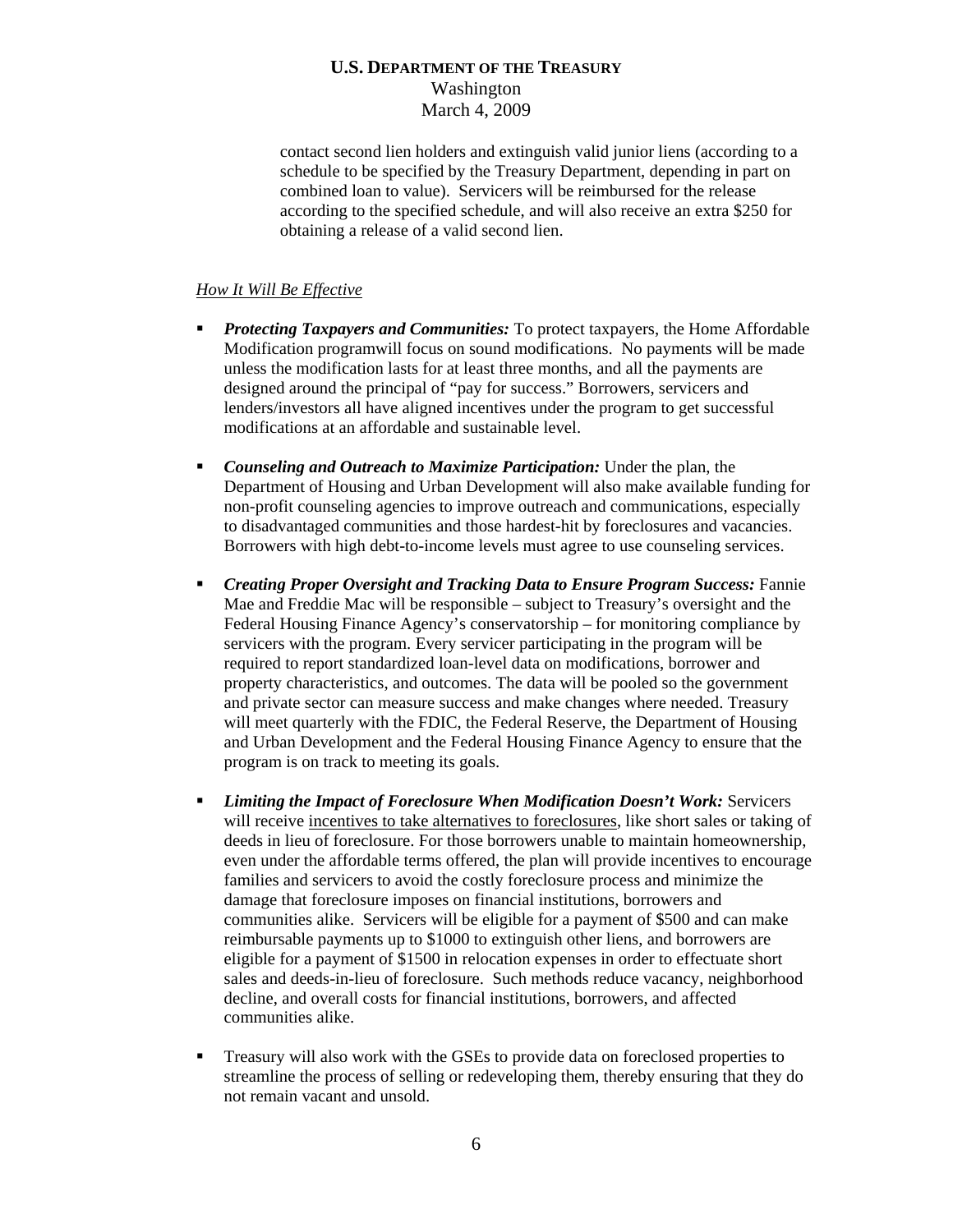B. *Clear and Consistent Guidelines for Loan Modifications:* A lack of common standards has limited loan modifications, even when they are likely to both reduce the chance of foreclosure and raise the value of the securities owned by investors. Mortgage servicers – who should have an interest in instituting common-sense loan modifications – often refrain from doing so because they fear lawsuits. Clear and consistent guidelines for modifications are a key component of foreclosure prevention.

.

- *Clear and Consistent Guidelines for Loan Modifications:* Working with the FDIC, other federal banking and credit union regulators, the FHA and the Federal Housing Finance Agency, the Administration today announced guidelines for sustainable mortgage modifications that may be used by all federal agencies and the private sector – bringing order and consistency to foreclosure mitigation. The guidelines include detailed protocols for loss mitigation and will serve as standard industry practice.
- *Applied Across Government and the Private Sector:* Treasury today issued Guidelines for loan modifications that should serve as standard industry practice across the mortgage industry by working closely with the FDIC and other banking agencies and building on the FDIC's pioneering role in developing a systematic loan modification process last year. The Guidelines – to be posted online – will be used for the Administration's new foreclosure prevention plan. Moreover, all financial institutions receiving Financial Stability Plan financial assistance going forward will be required to implement loan modification plans consistent with Treasury Guidelines. Fannie Mae and Freddie Mac will use these guidelines for loans that they own or guarantee, and the Administration will work with regulators and other federal and state agencies to implement these guidelines across the entire mortgage market. Ginnie Mae, the Federal Housing Administration, Treasury, the Federal Reserve, the FDIC, The Department of Veterans' Affairs and the Department of Agriculture also have agreed to seek to apply these guidelines when permissible and appropriate to all loans owned or guaranteed by these agencies. In addition, it is expected that the Office of the Comptroller of the Currency, the Office of Thrift Supervision, the Federal Reserve, the Federal Deposit Insurance Corporation and the National Credit Union Administration where possible and appropriate will encourage the institutions that they supervise to participate in the loan modification program and use the Treasury Guidelines.
- *Mortgage Insurer Participation.* The major mortgage insurance firms have agreed to develop a mechanism by which they will make partial claims on modified loans where appropriate in order help prevent avoidable foreclosures*.*
- C. *Requiring All Financial Stability Plan Recipients to Use Guidelines for Loan Modifications:* The Treasury Department will require all Financial Stability Plan recipients going forward to participate in foreclosure mitigation plans consistent with Treasury's loan modification guidelines.
- D. *Allowing Judicial Modifications of Home Mortgages During Bankruptcy for Borrowers Who Have Run Out of Options:* The Obama administration will seek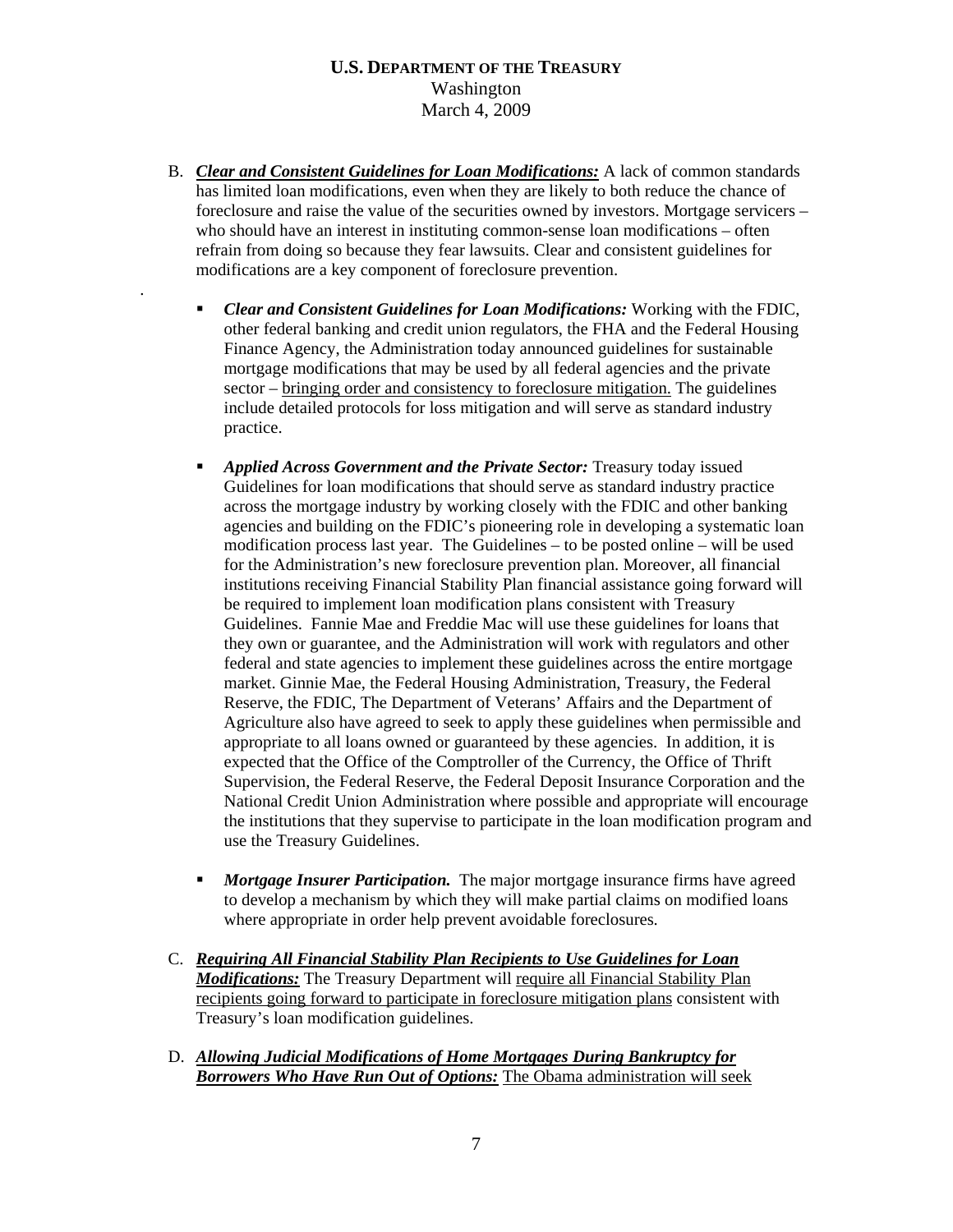carefully crafted changes to bankruptcy provisions which will help to facilitate the goals of the Making Home Affordable program

- *How Judicial Modification Works:* Appropriately tailored bankruptcy legislation provides a mechanism for homeowners who are out of other options to file for bankruptcy and implement a responsible plan to pay the debts that they are able to pay. After borrowers have tried unsuccessfully to obtain affordable loan modifications from their lenders or servicers, in the appropriate circumstances, a bankruptcy judge should be able to reduce the outstanding principal balance of a primary residence home mortgage loan to current fair market value—just as is done with vacation homes or investment properties--when a person has no other options.
- *Bolster FHA and VA Authority to Protect Issuers and Ensure Loan Modifications Occur:* Legislation will provide the FHA and VA with the authority they need to provide partial claims in the event of bankruptcy or voluntary modification so that issuers guaranteed by the FHA and VA are not disadvantaged.

### E. *Strengthening FHA Programs and Providing Support for Local Communities*

- *Ease Restrictions in FHA Programs and Improve Hope for Homeowners*  An improved Hope for Homeowners program can offer an important avenue for struggling borrowers to obtain a sustainable mortgage. In order to ensure that many more borrowers are able to participate in Hope for Homeowners, we will work to improve the program and actively pursue legislation so that the FHA may reduce fees paid by borrowers, increase flexibility for lenders to refinance troubled loans, permit borrowers with higher debt loads to qualify, and address additional challenges that could limit uptake under the program. We will also ensure servicers consider borrowers for refinancing into the improved Hope for Homeowners program whenever feasible, and make similar incentives available to servicers for Hope for Homeowners refinance loans in order to encourage servicers to use this program.
- *Strengthening Communities Hardest Hit by the Financial and Housing Crises:* As part of the recovery plan signed by the President, the Department of Housing and Urban Development will award \$2 billion in competitive Neighborhood Stabilization Program grants for innovative programs that reduce foreclosure. Additionally, the recovery plan includes an additional \$1.5 billion to provide renter assistance, reducing homelessness and avoiding entry into shelters

# **3. Support Low Mortgage Rates By Strengthening Confidence in Fannie Mae and Freddie Mac:**

- *Ensuring Strength and Security of the Mortgage Market:* Using funds already authorized in 2008 by Congress for this purpose, the Treasury Department increased its funding commitment to Fannie Mae and Freddie Mac to ensure the strength and security of the mortgage market and to help maintain mortgage affordability.
	- o *Provide Forward-Looking Confidence:* The increased funding will enable Fannie Mae and Freddie Mac to carry out ambitious efforts to ensure